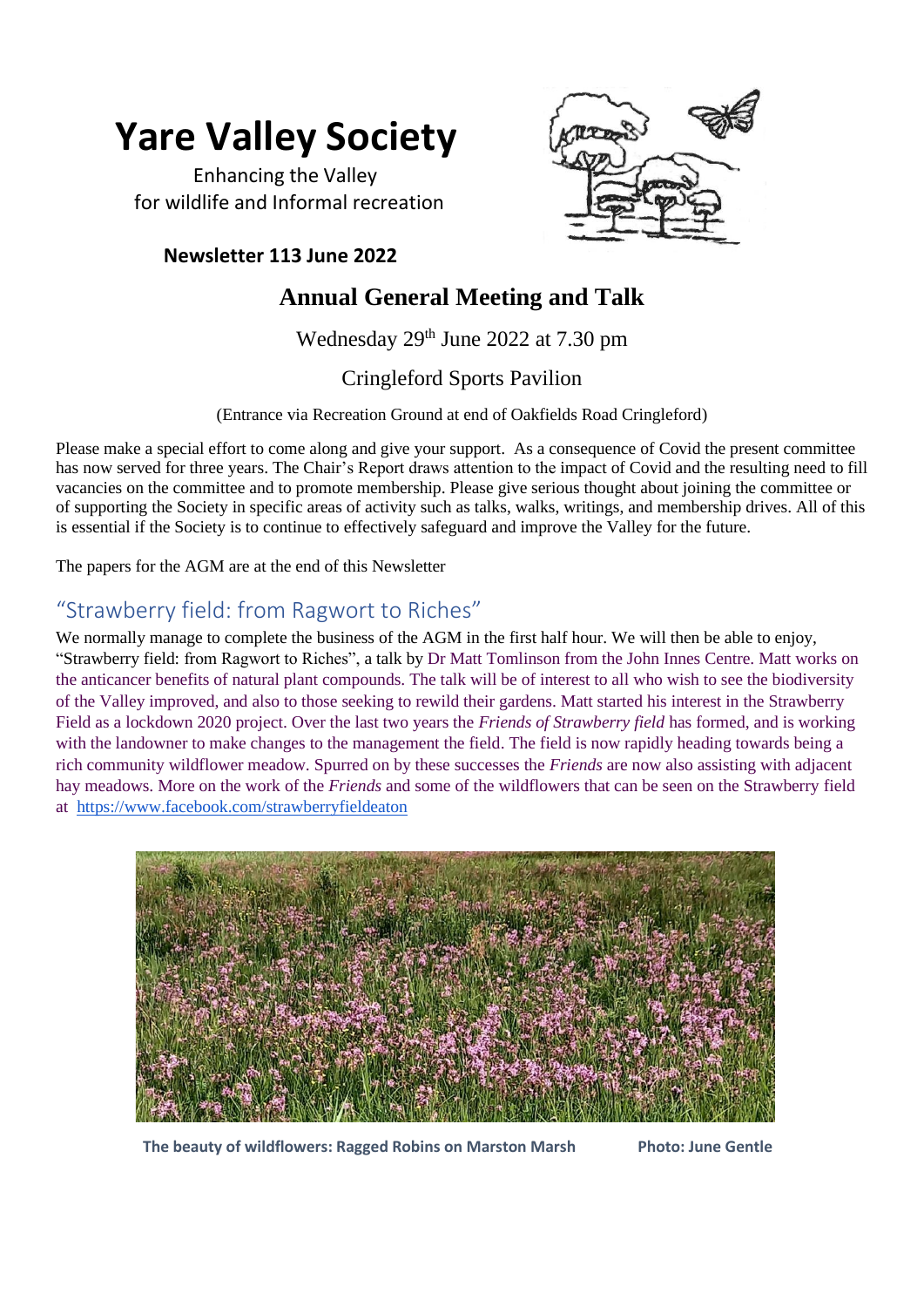### Eaton Eco Fair Display



**Society Eco-stand Photo:Marilyn Evans** 

Our three representatives on the Yare Valley Society Eco Fair display were kept very busy throughout by interested and enquiring viewers. The display highlighted (in green) the important roles the Yare Valley green corridor has in promoting biodiversity and combatting the effects of climate change:

- It is a wildlife highway for the migration of flora and fauna
- Its wildflowers sustain pollinators
- Its grazing livestock promote biodiversity
- Its vegetation and marshes reduce flood damage and pollution
- Its marshes and woodlands act as a carbon sink
- Its ease of access for a large urban population reduces carbon emissions by reducing dependence on car use.

Have you anything we could add to this list?

The display also highlighted (in red) some of the threats to the Yare Valley in performing its roles effectively.

# A wildlife gem by the junction

The Norfolk Wildlife Trust has surveyed the marsh it owns upstream of Harford Bridge, and has undertaken a programme of improvement. The marsh was gifted by one of its members. All is described in an article by Robert Morgan at [https://www.norfolkwildlifetrust.org.uk/news-and-articles/articles/all-articles/a-wildlife-gem-by-the](https://www.norfolkwildlifetrust.org.uk/news-and-articles/articles/all-articles/a-wildlife-gem-by-the-junction)[junction.](https://www.norfolkwildlifetrust.org.uk/news-and-articles/articles/all-articles/a-wildlife-gem-by-the-junction)

The NWT appeal for funds to purchase and manage Sweet Briar Marshes in the Wensum Valley green corridor continues. The Wensum corridor, in common with the Yare Valley green corridor, is threatened by urban development. The new nature reserve will be free to visit when it opens to the public. More details a[t https://www.norfolkwildlifetrust.org.uk/support-us/sweet-briar-marshes-appeal](https://www.norfolkwildlifetrust.org.uk/support-us/sweet-briar-marshes-appeal)



**Grazing longhorns improve biodiversity at Harford Bridge Marsh**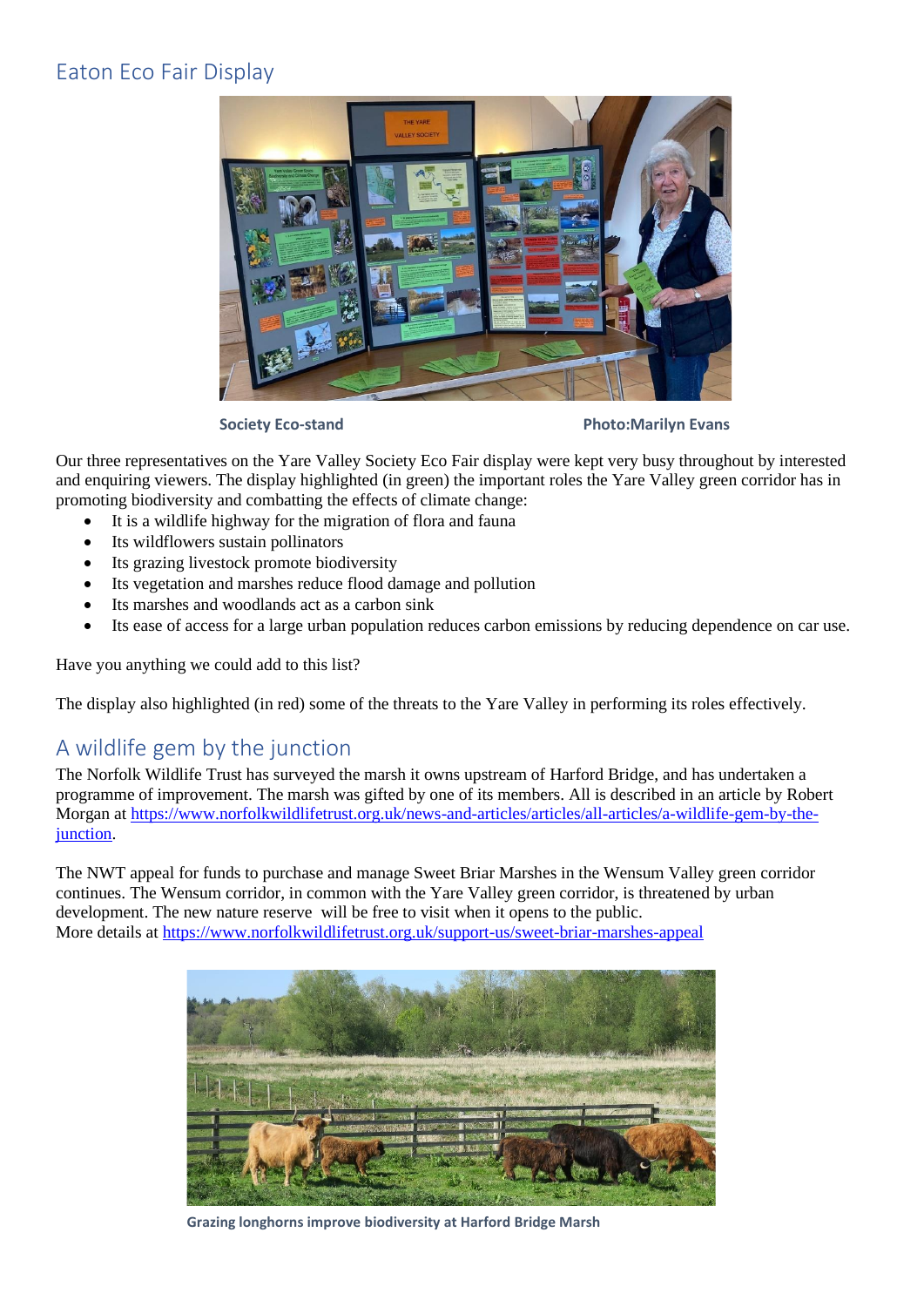#### **AGM AGENDA**

- 1. Welcome
- 2. Apologies for absence
- 3. Minutes of the AGM held on Wednesday  $8<sup>th</sup>$  May 2019
- 4. Matters arising
- 5. Chair's Report (See below)
- 6. Treasurer's report (See below)
- 7. Election of Officers for 2022/2023: Chair Vice Chair Honorary Secretary Honorary Treasurer Committee members (maximum of five)
- 8. Any other business

Followed by a talk by Dr Matt Tomlinson from the John Innes Institute: **"Strawberry Field: From Ragwort to Riches"**

#### **Agenda Item 3: Minutes of AGM held on Wednesday 8th May 2019**.

- 1. The Chair welcomed the members and the guest speaker to the AGM
- 2. Copies of the Minutes of the last AGM, the Chair's Report and the Treasurer's Report were available at the meeting and the last two were also in the April Newsletter.
- 3. The Minutes of the last AGM were approved. There were no matters arising.
- 4. The Chair's Report and the Treasurer's Report were taken as read, and clarifications provided.
- 5. The Reports were approved.
- 6. Members were invited to stand for officers and members of the committee, but there were no further nominations.
- 7. The existing officers agreed to stand. There was no nomination for Honorary Secretary.
- 8. The following officers and committee members were elected unopposed: Chair: John Elbro, Vice Chair: John Ayton, committee members: June Gentle, Rachel Taylor, Graham Martin, Treasurer Hilary Hann, and Graham Fletcher.
- 9. Any Other Business: queries were answered but none that required further action by the committee.

The AGM was followed by a talk by Caroline Spink of Norfolk Wildlife Trust: "Wildlife in Common"

#### **Agenda Item 5: CHAIR'S REPORT 2019/2022**

I begin by saying the Society is greatly indebted for the many years of service of our recent Vice Chair John Ayton, who passed away last year. He was a valued friend and colleague on the committee. His wide-ranging experience was invaluable to the Society in formulating responses to numerous planning applications, in preparing for Planning Inspectorate Public Enquiries and in dealing with other important issues.

……………

Throughout Covid, the Society and its members have continued to be actively involved in Valley issues. While for much of the time the committee was not able to meet in person, it pursued its work by a combination of emailing and zooming.

A very big thank you should go to members who responded to one or more of the public consultations on the Greater Norwich Local Plan, on the White Paper "Planning for the Future" and on the Greater Norwich Local Cycling and Walking Infrastructure Plan:

The new Greater Norwich Local Plan is for the period 2026 to 2038. Of the original seven sites proposed for development in the Yare Valley Green Space, after consultations, only one made it to the final draft – student residences on Bluebell Road. In a final stage, subject to very precise criteria and before the Plan was examined by the National Planning Inspectorate, the Society argued the inclusion of the site was "unsound" on the grounds that it conflicted with the aims for improving green infrastructure stated in policies elsewhere in the Plan. The inspectorate's decision on the Plan is awaited.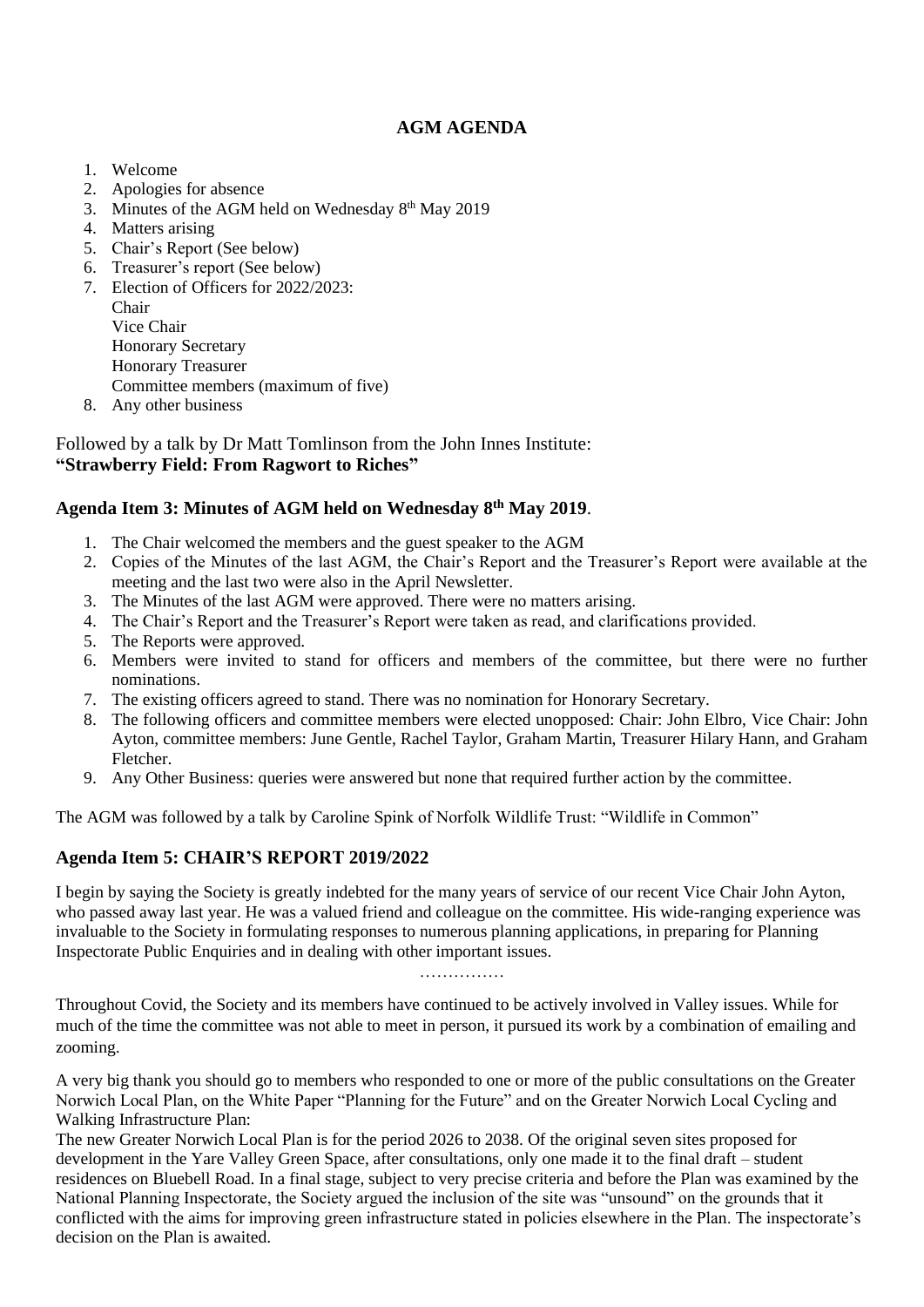The widespread condemnation of the proposals in "Planning for the Future" resulted in it being shelved, at least temporarily, but in the present climate of controversial proposals it could well return.

The consultation on the Greater Norwich Local Cycling and Walking Infrastructure Plan saw a return to the idea of a road across the Valley, but it was presented in such a muddled way it was difficult to respond. The Society and members objected to the idea of the road and to the obfuscation.

I hope members feel the Society gave helpful support on its website, Facebook and in Newsletters on responding to these consultations.

As always there has been a steady stream of planning application matters that potentially affect the valley. The McCarthy and Stone development on Bluebell Road has made a ground start on phase 2. The main concern here was to see the density reduced to accord with the Local Plans, for improved connectivity of footpaths, and for landscape planting. The second two may be achieved. Our speaker tonight, Matt Tomlinson, will tell us about a project for the closely associated Strawberry field.

The Society was represented on Zoom for the Colney Burial Ground Extension Planning Meeting, and expressed concerns about river pollution. A number of pollution safeguarding conditions have been attached to the approval. The Dandelion Day Nursery at Eaton Vale Activity Centre was an application for a change of use whose ramifications could easily have been missed. Unusually the full text of our objection was placed before the planning meeting, and the change was approved subject to conditions limiting the approval's potential scope.

The Society has generally supported UEA Sainsbury Centre applications for introducing new sculptures to its Sculpture Park, although it expressed a reservation on the siting of the Goodwood Steps.

Lastly it was learned that Norwich Rugby Club had decided not to re-locate to UEA Playing Fields after financing problems and UEA had asked to withdraw from the project.

It is good to see the importance of the Yare Valley Corridor in our green infrastructure being increasingly recognised. It has been linked into the recent B Line and Slow ways projects. The city council have installed new signposts and way-marking posts with a dragonfly symbol to designate the Valley Walk, and put up some new interpretation boards. Work is currently proceeding with improving the paths and car park at Cringleford Meadow. As always, we are thankful to the Norwich Fringe Project for their continuing work on maintaining and improving the Valley.

Covid has not stopped other matters proceeding.

The Society restored the memorial plaque of our past Chair, Elaine Tucker, near the UEA Mathematical Bridge. It had become indistinct and no longer properly attached to its base.

Digitally, the Society Website, Facebook and Newsletters have been maintained and progressed. Using several sources, the Society now has a complete digital archive of past newsletters from issue 1 in June 1989. The archive is lodged with Norfolk Record Office, and is in process of being added to the Society Website.

To make the Society more widely known, and attract new members, a new Flyer has been produced, and copies will be available at the AGM. June Gentle generously gifted 1000 copies of the Flyer to the Society.

Further publicity has come with the Society's stand at the recent Eaton Eco Fair which attracted a lot of interest, and will be displayed at the AGM. In keeping with the Eco theme, the stand shows the role of the Yare Valley in helping us cope with climate change and in promoting biodiversity. In our times it should be a strong argument for safeguarding and enhancing the green ecology of the Valley.

I give grateful thanks to our committee members June Gentle, Rachel Taylor, Graham Martin, Treasurer Hilary Hann, and Minutes Secretary Graham Fletcher, for their unstinting support in the past three years since our last AGM. All have served on the committee for at least four years, and the majority for longer. My thanks too to Tim Edwards for his support in distributing the digital Newsletter and for designing the Poster for this AGM.

Covid has impacted in many and various ways on the lives of people and institutions. The Yare Valley Society is no exception. Its AGM has been postponed twice, and not wishing to risk the health of its volunteers, the distribution of paper editions of the newsletter and subscription reminders has been interrupted. Recruitment and renewals to the Society have been slow and appeals to members to fill vacancies on the committee have, so far, failed. The Society, like much of the wildlife it seeks to protect, is threatened with extinction.

**Please seriously consider ensuring the future of our Society either by joining the committee or by giving ancillary help such as organising walks, managing website pages, arranging talks, writing articles or other projects.**

John Elbro, Chair.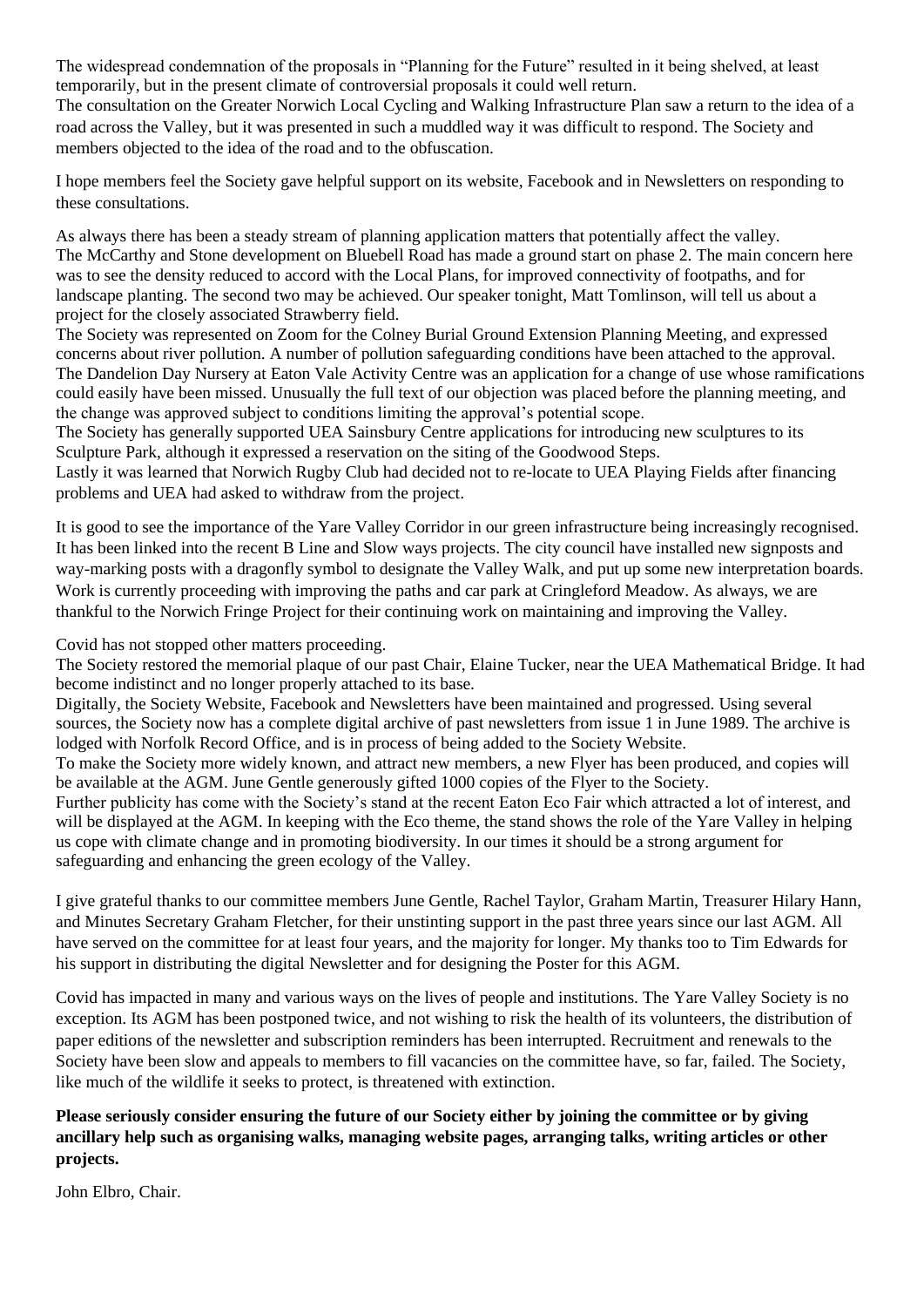#### **Agenda Item 7: Treasurer's Reports for 2019, 2020, and 2021**

|                             |        | <b>Current Account</b>               |             |
|-----------------------------|--------|--------------------------------------|-------------|
| <b>Income</b>               |        | <b>Expenditure</b>                   |             |
|                             | 2019   |                                      | 2019        |
|                             | £      |                                      | £           |
| <b>Subscriptions</b>        | 72.50  | Hire of Cringleford Pavilion for AGM | 37.50       |
| <b>Yare Valley Guides</b>   | 6.00   | <b>Public Liability Insurance</b>    | 117.60      |
|                             |        | Donation NWT for AGM speaker         | 30.00       |
|                             |        | Website 2/17-2/19                    | 101.69      |
| Total                       | 78.50  | Total                                | 286.79      |
| <b>Deficit</b>              | 208.29 |                                      |             |
| <b>Total</b>                | 286.79 | <b>Total</b>                         | 286.79      |
| <b>Bank Reconciliation:</b> |        | Balance at 1 January 2019            | £ 978.45    |
|                             |        | Less                                 | 208.29<br>£ |
|                             |        | <b>Balance at 31 December 2019</b>   | £ 770.16    |
| <b>Deposit Account</b><br>В |        |                                      |             |
|                             |        | Balance at 1 January 2019            | £3066.05    |
|                             |        | <b>Add Interest</b>                  | 18.44<br>£  |
|                             |        | <b>Balance at 31 December 2019</b>   | £3084.49    |

# **Accounts for period 1 January 2019 to 31 December 2019**

Hilary Hann

Treasurer

06.2020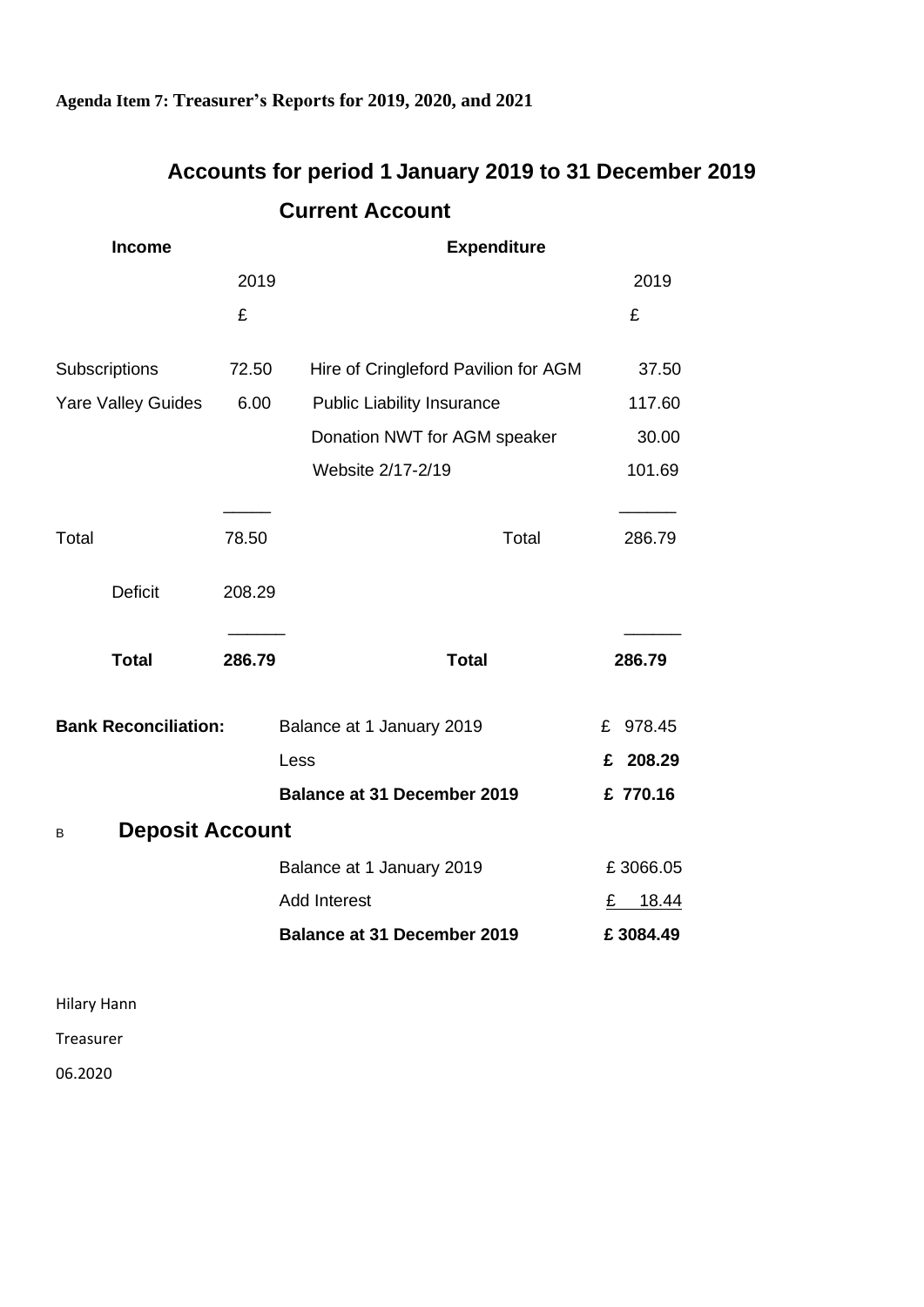**Agenda Item 7 (continued)**

# **Treasurer's Report**

# **Accounts for period 1 January 2020 to 31 December 2020**

| <b>Income</b>               |                                  |                           | <b>Expenditure</b>                 |              |           |       |   |
|-----------------------------|----------------------------------|---------------------------|------------------------------------|--------------|-----------|-------|---|
|                             | 2020                             |                           | £                                  |              | 2020      |       | £ |
| Subscriptions               | 165.00                           | <b>Newsletters</b>        |                                    |              | 56.00     |       |   |
| Donations                   | 75.00                            |                           | <b>YVS Website</b>                 |              | 119.81    |       |   |
| <b>YVS Guides</b>           | 6.00                             |                           |                                    |              |           |       |   |
| 246.00                      |                                  | Total                     | 176.05                             |              |           | Total |   |
| Surplus                     | ,,,,,,,,,,,,,,,,,,,,,,,,,,,,,,,, |                           |                                    |              | 69.95     |       |   |
| <b>Total</b>                | 246.00                           |                           |                                    | <b>Total</b> | 246.00    |       |   |
| <b>Bank Reconciliation:</b> |                                  | Balance at 1 January 2020 |                                    |              | £ 770.16  |       |   |
|                             |                                  | Additional income         |                                    |              | £ 69.95   |       |   |
|                             |                                  |                           | <b>Balance at 31 December 2020</b> |              | £ 840.11  |       |   |
|                             |                                  | <b>Deposit Account</b>    |                                    |              |           |       |   |
|                             |                                  | Balance at 1 January 2020 |                                    |              | £3084.49  |       |   |
|                             |                                  | <b>Add Interest</b>       |                                    |              | £ 11.68   |       |   |
|                             |                                  |                           | <b>Balance at 31 December 2020</b> |              | £ 3096.47 |       |   |
|                             |                                  |                           |                                    |              |           |       |   |
|                             |                                  |                           |                                    |              |           |       |   |

#### **Current Account**

Hilary Hann

Treasurer

10.21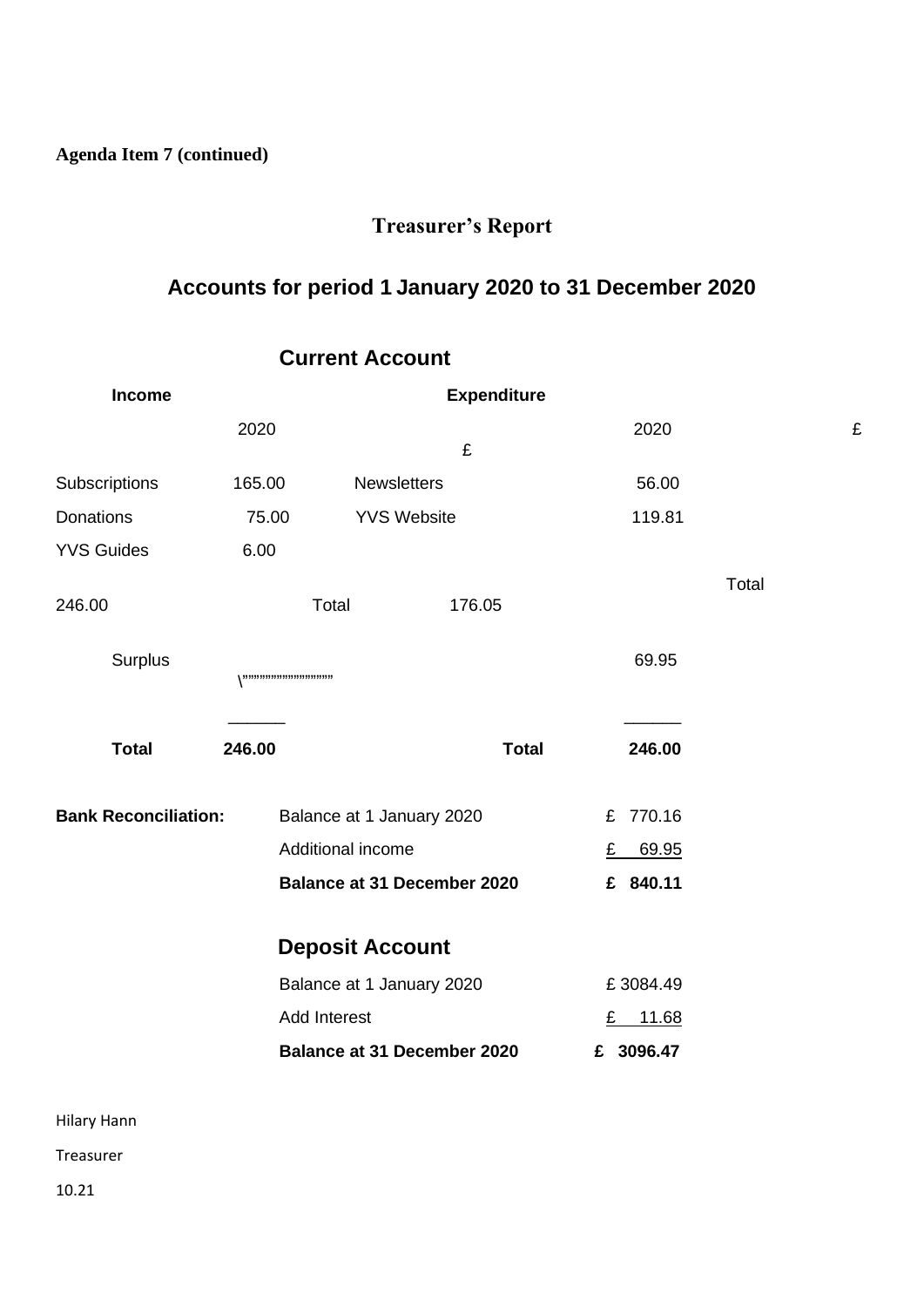**Agenda Item 7 (continued)**

# **Treasurer's Report**

# **Accounts for period 1 January 2021 to 31 December 2021**

#### **Current Account**

| <b>Income</b>               |        | <b>Expenditure</b>                  |   |          |  |  |
|-----------------------------|--------|-------------------------------------|---|----------|--|--|
|                             | 2021   |                                     |   | 2021     |  |  |
|                             | £      | Renewal of plaque for memorial tree |   | £        |  |  |
| Subscriptions               | 160.00 | for E. Tucker (First chair YVS)     |   | 114.95   |  |  |
| <b>YVS Guides</b>           | 5.00   |                                     |   |          |  |  |
| Total                       | 165.00 | Total                               |   | 114.95   |  |  |
| Surplus                     |        |                                     |   | 50.05    |  |  |
| <b>Total</b>                | 165.00 | <b>Total</b>                        |   | 165.00   |  |  |
| <b>Bank Reconciliation:</b> |        | Balance at 1 January 2021           | £ | 840.11   |  |  |
|                             |        | Additional income                   | £ | 50.05    |  |  |
|                             |        | <b>Balance at 31 December 2021</b>  |   | £ 890.16 |  |  |
|                             |        | <b>Deposit Account</b>              |   |          |  |  |
|                             |        | Balance at 1 January 2021           |   | £3096.47 |  |  |
|                             |        | <b>Add Interest</b>                 |   | £ 4.10   |  |  |
|                             |        | <b>Balance at 31 December 2021</b>  |   | £3100.57 |  |  |
|                             |        |                                     |   |          |  |  |

Hilary Hann

Treasurer

6.22